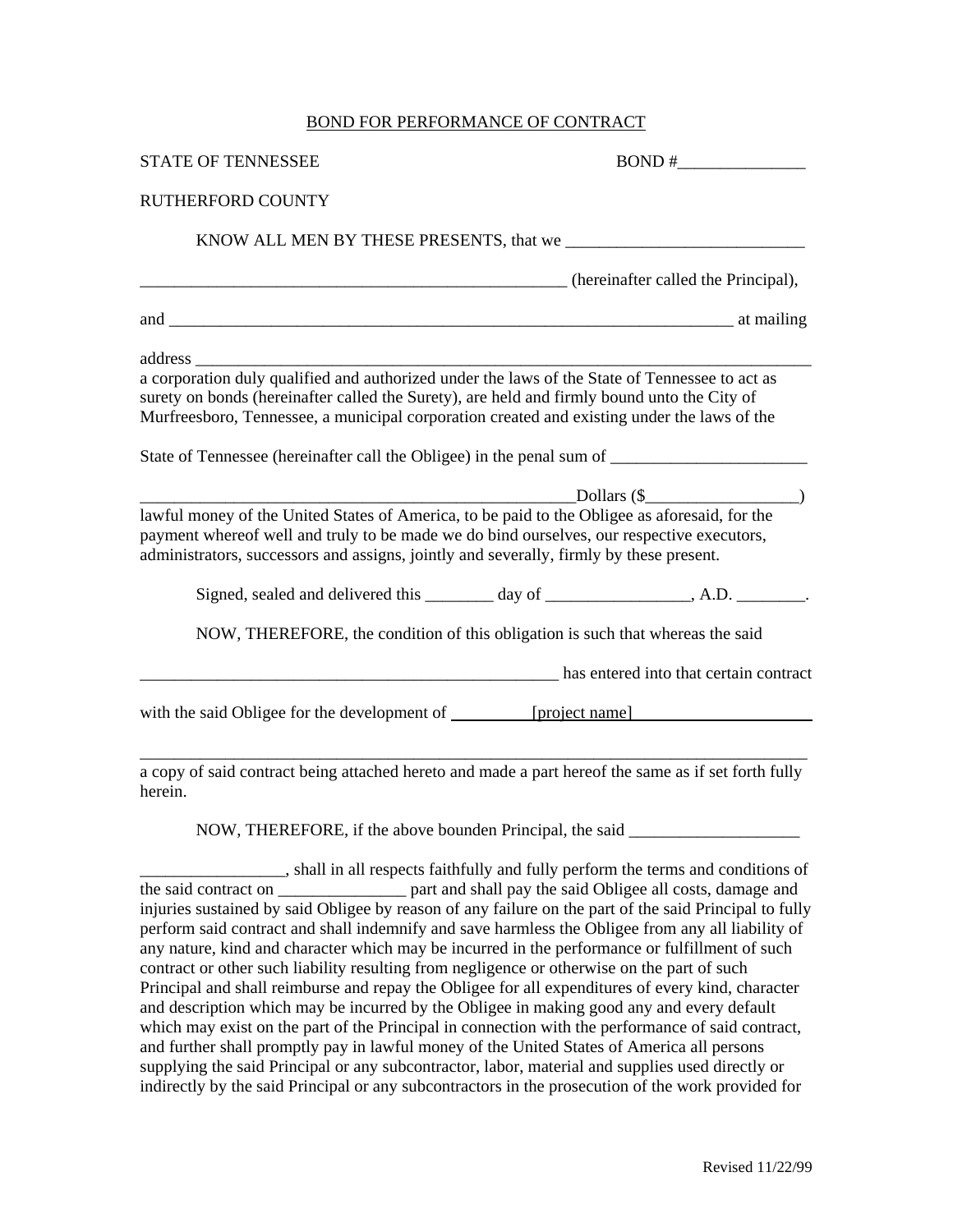in said contract; then this obligation shall become null and void, else to remain in full force and effect.

 Any failure or default on the part of the Principal in the payment of any lawful claim of any person supplying the said Principal or any subcontractor with labor, material and supplies used directly or indirectly as aforesaid in the prosecution of the work provided for in said contract, shall give such person a direct right of action against the Principal and Surety under this obligation; provided however, that no suit, action or proceeding by reason of any default whatever shall be brought on this bond after one year from the expiration of the warranty period under the contract. It is further covenanted and agreed that any alteration or addition made under said contract or in the work to be performed thereunder or the granting of any extension of time for the performance of the contract or any other forbearance by or on the part of either the Obligee or the Principal shall not in any way release the Principal and the Surety, or either of them, their executors, administrators, successors or assigns, from any liability hereunder. Notice to the Surety of such alterations, extensions or forbearance is hereby expressly waived. This obligation shall remain in full force and effect until the full performance of all covenants, terms and conditions herein stipulated.

 IN WITNESS WHEREOF, the said \_\_\_\_\_\_\_\_\_\_\_\_\_\_\_\_\_\_\_\_\_\_\_\_\_\_\_\_\_\_\_\_\_\_\_\_\_\_\_\_\_\_ as Principal, has hereto set his hand and the said \_\_\_\_\_\_\_\_\_\_\_\_\_\_\_\_\_\_\_\_\_\_\_\_\_\_\_\_\_\_ as Surety, has caused these present to be signed in its name by its attorney in fact, under its  $\Box$  corporate seal, this the  $\Box$  day of  $\Box$  A.D.  $\Box$ Signed, sealed and delivered In the presence of: \_\_\_\_\_\_\_\_\_\_\_\_\_\_\_\_\_\_\_\_\_\_\_\_\_\_\_\_\_\_\_\_\_\_\_ \_\_\_\_\_\_\_\_\_\_\_\_\_\_\_\_\_\_\_\_\_\_\_\_\_\_\_\_\_\_\_\_ (SEAL) Principal  $\text{By:}$  As to the Principal  $\begin{array}{ccc} \hline \text{ } & \text{ } \text{ (SEAL)} \end{array}$ Surety Surety \_\_\_\_\_\_\_\_\_\_\_\_\_\_\_\_\_\_\_\_\_\_\_\_\_\_\_\_\_\_\_\_\_\_\_ By: \_\_\_\_\_\_\_\_\_\_\_\_\_\_\_\_\_\_\_\_\_\_\_\_\_\_\_\_\_\_\_\_\_ As to the Surety Its Attorney in Fact APPROVED AS TO FORM:

Attorney for the City of Murfreesboro, Tennessee

\_\_\_\_\_\_\_\_\_\_\_\_\_\_\_\_\_\_\_\_\_\_\_\_\_\_\_\_\_\_\_\_\_\_\_